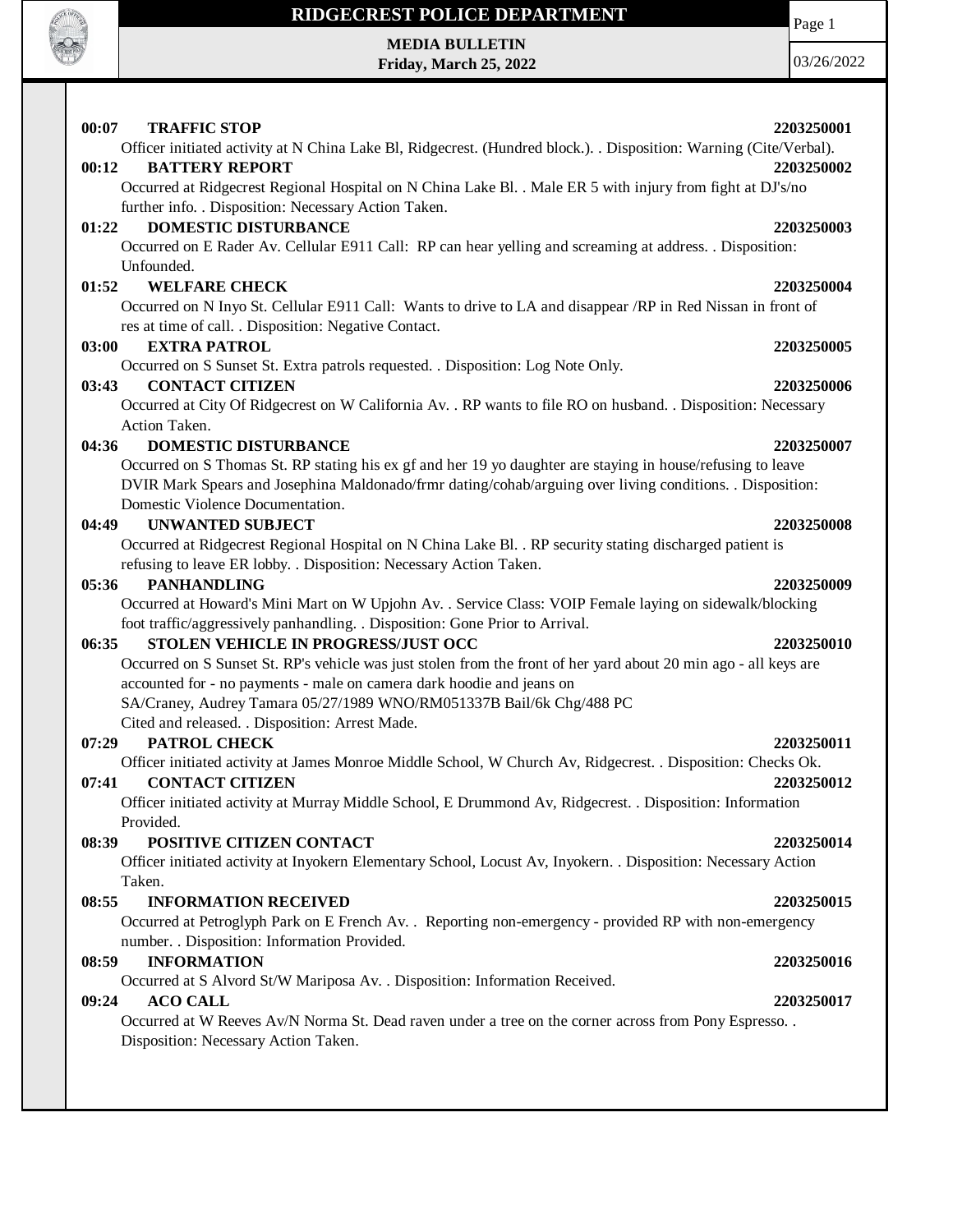

# **RIDGECREST POLICE DEPARTMENT MEDIA BULLETIN**

**Friday, March 25, 2022**

Page 2

| 09:57<br><b>CONTACT CITIZEN</b>                                                                                | 2203250018 |
|----------------------------------------------------------------------------------------------------------------|------------|
| Officer initiated activity at Burroughs High School, E French Av, Ridgecrest. . Disposition: Necessary Action  |            |
| Taken.                                                                                                         |            |
| 10:04<br>POSITIVE CITIZEN CONTACT                                                                              | 2203250019 |
| Officer initiated activity at Las Flores Elementary School, W Las Flores Av, Ridgecrest. . Disposition:        |            |
| Necessary Action Taken.                                                                                        |            |
| <b>CONTACT CITIZEN</b><br>10:23                                                                                | 2203250020 |
| Occurred on N Sunland St. RP states that is not well and she wants to know how we can help her with this       |            |
| situation. . Disposition: Negative Contact.                                                                    |            |
| THEFT OF IDENTIFICATION<br>10:32                                                                               | 2203250021 |
| Occurred at City Of Ridgecrest on W California Av. Disposition: Call Cancelled.                                |            |
| <b>ELDER ABUSE</b><br>10:48                                                                                    | 2203250022 |
| Occurred at Alta One Federal Credit Union on S China Lake Bl. .                                                |            |
| SA/Jones, Hannah Louise 10/27/1999                                                                             |            |
| WNO/RM051345A Bail/10k Chg/12500(a) VC                                                                         |            |
| WNO/RM048399A Bail/21k Chg/12500(a) VC                                                                         |            |
| WNO/RM054521A Bail/500 Chg/12500(a) VC                                                                         |            |
| CITED AND RELEASED. . Disposition: Arrest Made.                                                                |            |
| POSITIVE CITIZEN CONTACT<br>10:57                                                                              | 2203250023 |
| Officer initiated activity at Mesquite High School, W Drummond Av, Ridgecrest. . Disposition: Necessary        |            |
| Action Taken.                                                                                                  |            |
| 11:06<br><b>VANDALISM REPORT</b>                                                                               | 2203250024 |
| Officer initiated activity at W Langley Av, Ridgecrest. 594 from 03/25/2022. Disposition: Report Taken.        |            |
| 11:17<br><b>RECKLESS VEHICLE</b>                                                                               | 2203250025 |
| Occurred at S Downs St/W Bowman Rd. RED SMALL OLDER CAR WAS TRAVELING SOUTHBOUND ON                            |            |
| DOWNS - BLEW STOP SIGN AT BOWMAN AND AGAIN AT DOLPHIN - WAS RIDING ON THE BIKE                                 |            |
| LANE. . Disposition: Unable To Locate.                                                                         |            |
| RUNAWAY/OUT OF CONTROL JUVENILE<br>11:18                                                                       | 2203250026 |
| Officer initiated activity at Pierce Elementary School, N Gold Canyon Dr, Ridgecrest. . Disposition: Necessary |            |
| Action Taken.                                                                                                  |            |
| 11:38<br><b>WELFARE CHECK</b>                                                                                  | 2203250027 |
| Occurred on N Yorktown St. RP states that his roommate states he feels like he is dying Subj is HBD            |            |
| SA/Walker, Nicolas Bradford 04/21/1998                                                                         |            |
| SBSO WNO/FVI21002215 Bail/50k Chg/10851 VC                                                                     |            |
| Booked CRF. . Disposition: Arrest Made.                                                                        |            |
| 911 WIRELESS CALL<br>11:43                                                                                     | 2203250028 |
| Occurred at Murray Middle School on E Drummond Av. . Talking heard in background, on call back juv stated      |            |
| accidental dial. . Disposition: Necessary Action Taken.                                                        |            |
| <b>INFORMATION RECEIVED</b><br>11:59                                                                           | 2203250029 |
| Occurred on W Moyer Av. INFO REC. . Disposition: Information Received.                                         |            |
| PROPERTY DAMAGE ONLY TC<br>12:19                                                                               | 2203250030 |
| Occurred at Econo Lodge on W Inyokern Rd. . 2 VEHICLES OUT OF ROAD/NO INJURIES/WHITE                           |            |
| BUICK/RED TRUCK. . Disposition: Log Note Only.                                                                 |            |
| <b>MEDICAL AID</b><br>12:42                                                                                    | 2203250031 |
| Occurred on N Sunland St. . Disposition: Referred To Other Agency.                                             |            |
|                                                                                                                |            |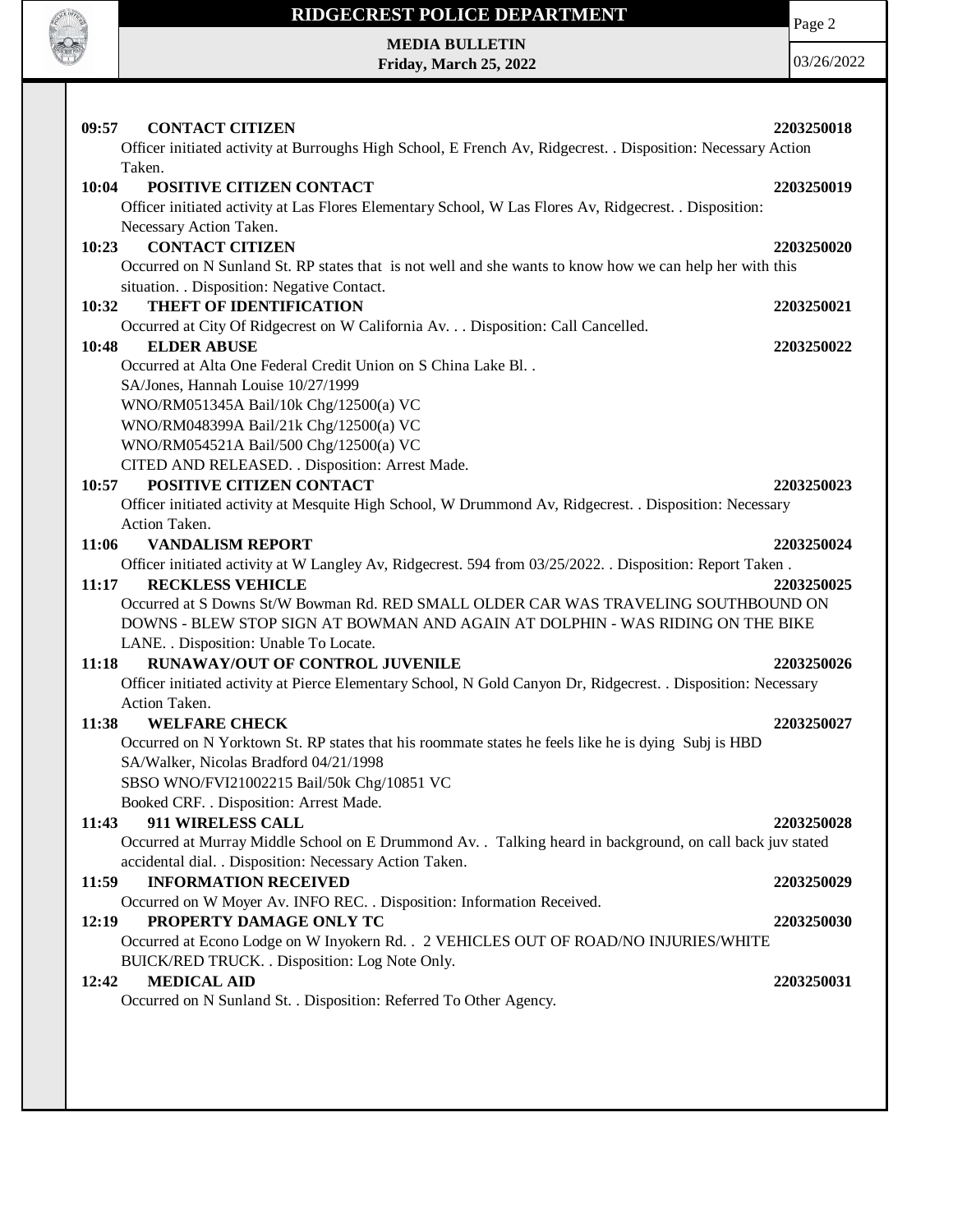

# **RIDGECREST POLICE DEPARTMENT MEDIA BULLETIN**

**Friday, March 25, 2022**

Page 3

| DRIVING UNDER THE INFLUENCE<br>12:42                                                                                                   | 2203250032 |
|----------------------------------------------------------------------------------------------------------------------------------------|------------|
| Occurred at City Of Ridgecrest on W California Av. . Rp would like a welfare check                                                     |            |
| SA/Calvi, Nicholas Matthew 08/06/1988 Open Chg/23152(f) VC Cited and released to responsible. .                                        |            |
| Disposition: Arrest Made.                                                                                                              |            |
| <b>CONTACT CITIZEN</b><br>12:42                                                                                                        | 2203250033 |
| Officer initiated activity at Murray Middle School, E Drummond Av, Ridgecrest. . Disposition: Information                              |            |
| Provided.                                                                                                                              |            |
| <b>ACO CALL</b><br>12:49                                                                                                               | 2203250034 |
| Occurred on W Windy Lynn Av. 0240 am excessive dog barking. . Disposition: Log Note Only.                                              |            |
| <b>SUSPICIOUS CIRCUMSTANCES</b><br>12:51                                                                                               | 2203250035 |
| Occurred at E Ridgecrest Bl/S Richmond Rd. Red pick up truck taking pictures of base off of E. Ridgecrest                              |            |
| Blvd. . Disposition: Referred To Other Agency.                                                                                         |            |
| <b>THEFT</b><br>13:00                                                                                                                  | 2203250036 |
| Occurred on N China Lake Bl. Rp had a cellphone stolen from out of the rps truck at the location. Rp would like                        |            |
| an officer at location. . Disposition: Negative Contact.                                                                               |            |
| <b>BE ON THE LOOKOUT</b><br>13:07                                                                                                      | 2203250037 |
| Occurred at City Of Ridgecrest on W California Av. . Rp would like a BOL. . Disposition: Duplicate Call Entered.                       |            |
| POSITIVE CITIZEN CONTACT<br>13:08                                                                                                      | 2203250038 |
| Officer initiated activity at Murray Middle School, E Drummond Av, Ridgecrest. . Disposition: Necessary                                |            |
| Action Taken.                                                                                                                          |            |
| 13:10<br><b>TRANSPORT</b>                                                                                                              | 2203250039 |
| Officer initiated activity at City Of Ridgecrest, W California Av, Ridgecrest. 21-4150. . Disposition: Necessary                       |            |
| Action Taken.                                                                                                                          |            |
| <b>DETAIL</b><br>13:12                                                                                                                 | 2203250040 |
| Officer initiated activity at Murray Middle School, E Drummond Av, Ridgecrest. PEP RALLY. . Disposition:                               |            |
| Necessary Action Taken.                                                                                                                |            |
| <b>DETAIL</b><br>13:13                                                                                                                 | 2203250041 |
| Officer initiated activity at James Monroe Middle School, W Church Av, Ridgecrest. PEP RALLY. . Disposition:                           |            |
| Necessary Action Taken.<br><b>EXTRA PATROL</b>                                                                                         |            |
| 13:28                                                                                                                                  | 2203250042 |
| Occurred at City Of Ridgecrest on W California Av. . REQUESTING EXTRA PATROL FOR 03/26/2022. .<br>Disposition: Necessary Action Taken. |            |
| <b>RECKLESS VEHICLE</b><br>13:40                                                                                                       | 2203250043 |
| Occurred at W Drummond Av/N Downs St. RED CAR WB ON DRUMMOND FROM NORMA TOWARDS                                                        |            |
| DOWNS - NEW HOUSES BEHIND BEER CAVE. . Disposition: Log Note Only.                                                                     |            |
| POSITIVE CITIZEN CONTACT<br>14:16                                                                                                      | 2203250044 |
| Officer initiated activity at James Monroe Middle School, W Church Av, Ridgecrest. . Disposition: Necessary                            |            |
| Action Taken.                                                                                                                          |            |
| POSITIVE CITIZEN CONTACT<br>14:17                                                                                                      | 2203250045 |
| Officer initiated activity at Murray Middle School, E Drummond Av, Ridgecrest. . Disposition: Necessary                                |            |
| Action Taken.                                                                                                                          |            |
| PATROL CHECK<br>14:28                                                                                                                  | 2203250046 |
| Officer initiated activity at Skate Park, E French Av, Ridgecrest. . Disposition: Checks Ok.                                           |            |
| <b>HARASSMENT</b><br>14:39                                                                                                             | 2203250047 |
| Occurred at Tennis Courts on E French Av. . Rp states that they are at the tennis courts and four female                               |            |
| juveniles are harassing and threatening rp. . Disposition: Information Provided.                                                       |            |
|                                                                                                                                        |            |
|                                                                                                                                        |            |
|                                                                                                                                        |            |
|                                                                                                                                        |            |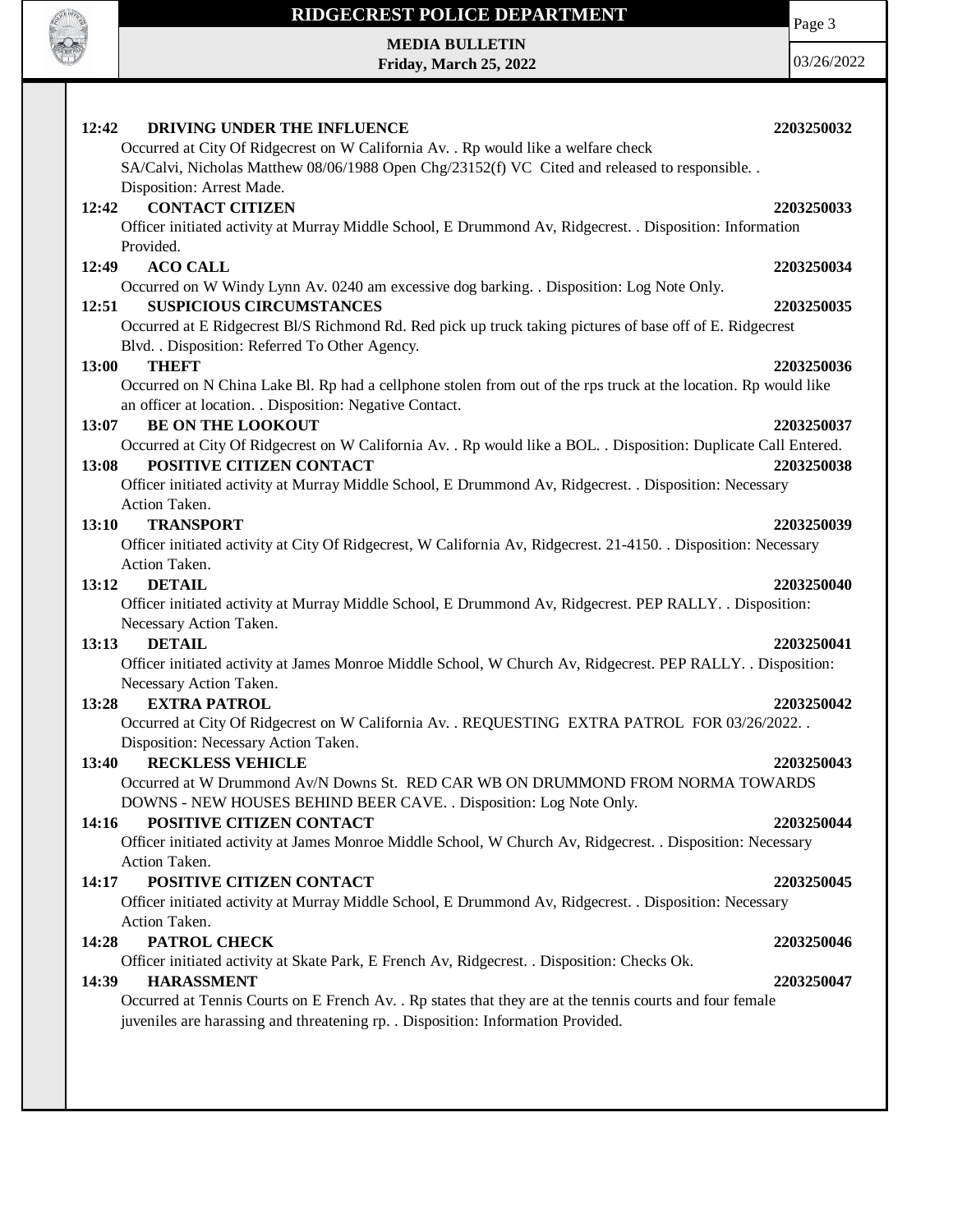

 $\mathbf{I}$ 

## **RIDGECREST POLICE DEPARTMENT**

**MEDIA BULLETIN Friday, March 25, 2022**

03/26/2022

Page 4

| 14:44<br><b>ASSIST OTHER DEPARTMENT</b><br>Officer initiated activity at East Kern Superior Court, E Coso Av, Ridgecrest. Requesting a signature from an                                                                                                                                                                                                            | 2203250048 |
|---------------------------------------------------------------------------------------------------------------------------------------------------------------------------------------------------------------------------------------------------------------------------------------------------------------------------------------------------------------------|------------|
| officer. . Disposition: Necessary Action Taken.<br><b>SUSPICIOUS CIRCUMSTANCES</b><br>14:48                                                                                                                                                                                                                                                                         | 2203250049 |
| Occurred on E Church Av. RP thinks there is someone in her house garage door is open and there is a car in<br>the driveway RP in a dark gray ford fiesta and will be outside. . Disposition: Cancelled by RP.<br><b>LEWD OR LASCIVIOUS ACTS</b><br>14:57<br>Occurred at City Of Ridgecrest on W California Av. . Rp in lobby would like to speak with an officer. . | 2203250050 |
| Disposition: Report Taken.<br>14:59<br><b>FOUND PROPERTY</b><br>Occurred at Square Print on N Balsam St. . Found bank card. . Disposition: Necessary Action Taken.                                                                                                                                                                                                  | 2203250051 |
| 14:59<br>PROPERTY DAMAGE ONLY TC<br>Occurred at Burroughs High School on E French Av. . TCPDO 2 vehicles pulled off to the side on the west of<br>the parking lot - no injuries - RP is in a white BMW and the other is a Dodge. . Disposition: Necessary Action<br>Taken.                                                                                          | 2203250052 |
| 15:14<br><b>BATTERY REPORT</b>                                                                                                                                                                                                                                                                                                                                      | 2203250054 |
| Officer initiated activity at Murray Middle School, E Drummond Av, Ridgecrest. . Disposition: Report Taken.<br><b>FOLLOW UP</b><br>15:17                                                                                                                                                                                                                            | 2203250055 |
| Officer initiated activity at Burroughs High School, E French Av, Ridgecrest. . Disposition: Follow Up<br>Completed.                                                                                                                                                                                                                                                |            |
| 15:24<br><b>Mental Health Evaluation</b><br>Occurred at Ridgecrest Regional Hospital on N China Lake Bl. . RASH ROOM. . Disposition: Necessary Action<br>Taken.                                                                                                                                                                                                     | 2203250056 |
| <b>SUSPICIOUS PERSON</b><br>15:25<br>Occurred at Albertson's #6331 on S China Lake Bl. . BMA with blue/white shirt going around looking in the<br>back of peoples trucks. . Disposition: Checks Ok.                                                                                                                                                                 | 2203250057 |
| 15:26<br><b>UNDER INFLUENCE HS</b><br>Occurred at Taco Bell on N China Lake Bl. . Male stated that states that someone is trying to steal a bike from<br>outside the restaurant                                                                                                                                                                                     | 2203250058 |
| SA/Abundis, Mario Alberto Jr 02/10/1988 Open Chg/11550 HS Booked Mojave. . Disposition: Arrest Made.<br>15:27<br>PRISONER TRANSPORT                                                                                                                                                                                                                                 | 2203250059 |
| Officer initiated activity at City Of Ridgecrest, W California Av, Ridgecrest. . Disposition: Log Note Only.<br>PROPERTY DAMAGE ONLY TC<br>15:37<br>Occurred at Econo Lodge on W Inyokern Rd. . RP states there are two veh/no inj/middle of the road/white<br>dodge p/u and green suburban. . Disposition: Report Taken .                                          | 2203250060 |
| PROPERTY DAMAGE ONLY TC<br>15:38<br>Occurred at Econo Lodge on W Inyokern Rd. . Green late 90s suburban and a white truck. . Disposition:<br>Duplicate Call Entered.                                                                                                                                                                                                | 2203250061 |
| <b>ACO CALL</b><br>15:47<br>Officer initiated activity at S Sierra View St, Ridgecrest. (Hundred block.). Disposition: Animal Control<br>Handled.                                                                                                                                                                                                                   | 2203250062 |
| RESIDENTIAL CHECK<br>15:49<br>Occurred on N Sierra View St. (Hundred block.). . Disposition: Checks Ok.                                                                                                                                                                                                                                                             | 2203250063 |
| <b>CONTACT CITIZEN</b><br>16:05<br>Occurred on W Panamint Av. Rp would like to speak with the WC. . Disposition: Information Received.                                                                                                                                                                                                                              | 2203250064 |
| 16:08<br><b>ACO CALL</b><br>Officer initiated activity at W Reeves Av/N Norma St, Ridgecrest. Deceased raven. . Disposition: Animal<br>Control Handled.                                                                                                                                                                                                             | 2203250065 |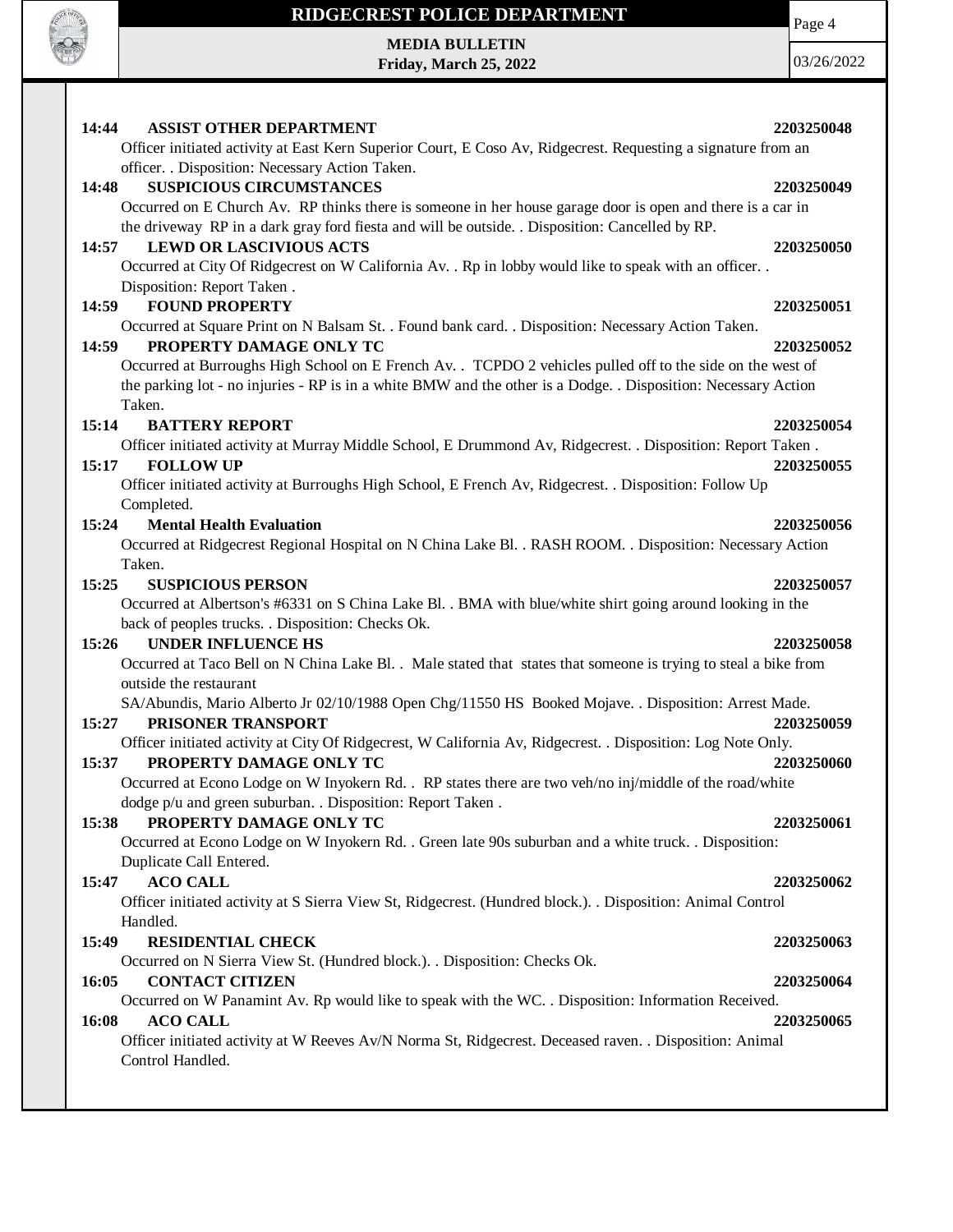

**MEDIA BULLETIN Friday, March 25, 2022** Page 5

| 16:26<br><b>INFORMATION</b>                                                                                                                                                                                      | 2203250066 |
|------------------------------------------------------------------------------------------------------------------------------------------------------------------------------------------------------------------|------------|
| Occurred at City Of Ridgecrest on W California Av. Disposition: Information Received.                                                                                                                            |            |
| <b>BE ON THE LOOKOUT</b><br>16:31                                                                                                                                                                                | 2203250067 |
| Occurred on E Commercial Av. Rp states a guy who rented a vehicle visits alot. Vehicle is stolen                                                                                                                 |            |
| Disposition: Necessary Action Taken.                                                                                                                                                                             |            |
| <b>DISTURBANCE - NEIGHBORS</b><br>16:33                                                                                                                                                                          | 2203250068 |
| Occurred on N Sahara Dr. Verbal dispute with neighbors. . Disposition: Counselled.<br>16:33 LAND TRESPASS                                                                                                        |            |
| Occurred on N Sahara Dr. WFA went into the house-house is red tagged. . Disposition: Necessary Action                                                                                                            | 2203250069 |
| Taken.                                                                                                                                                                                                           |            |
| 16:57<br><b>CONTACT CITIZEN</b>                                                                                                                                                                                  | 2203250070 |
| Occurred at Ridgecrest Crisis Stabilization Unit on N Chelsea Av. . Service Class: VOIP RP requesting a ride                                                                                                     |            |
| home from CSU. . Disposition: Log Note Only.                                                                                                                                                                     |            |
| <b>CONTACT CITIZEN</b><br>16:59                                                                                                                                                                                  | 2203250071 |
| Occurred at Ridgecrest Crisis Stabilization Unit on N Chelsea Av. . Service Class: VOIP is requesting to get a                                                                                                   |            |
| ride home. . Disposition: Log Note Only.                                                                                                                                                                         |            |
| <b>WARRANT ARREST</b><br>17:12                                                                                                                                                                                   | 2203250072 |
| Occurred at Walmart Supercenter on E Bowman Rd. . RP IS STATING THAT IS AT THE LOCATION AND                                                                                                                      |            |
| SHE WILL NOT LEAVE                                                                                                                                                                                               |            |
| SA/Blowers, Sydney Maline 10/31/1993 WNO/RM055233B Bail/1k Chg/459.5 PC                                                                                                                                          |            |
| Cited and released. . Disposition: Arrest Made.<br><b>MEDICAL AID</b>                                                                                                                                            |            |
| 17:15<br>Occurred at Ridgecrest Regional Hospital on N China Lake Bl. . LIFT ASSISTANCE. . Disposition: Referred To                                                                                              | 2203250073 |
| Other Agency.                                                                                                                                                                                                    |            |
| <b>INFORMATION RECEIVED</b><br>17:43                                                                                                                                                                             | 2203250074 |
| Occurred on W Moyer Av. Misc rambling. . Disposition: Log Note Only.                                                                                                                                             |            |
| <b>FOLLOW UP</b><br>17:47                                                                                                                                                                                        | 2203250075 |
| Officer initiated activity at S Sunset St, Ridgecrest. . Disposition: Negative Contact.                                                                                                                          |            |
| AUDIBLE ALARM/RP OTHER THAN ALARM CO<br>17:59                                                                                                                                                                    | 2203250076 |
| Occurred at City Of Ridgecrest on W California Av. . KERR MCGEE SMOKE ALARM. . Disposition: Referred                                                                                                             |            |
| To Other Agency.                                                                                                                                                                                                 |            |
| <b>SUSPICIOUS PERSON</b><br>18:19                                                                                                                                                                                | 2203250077 |
| Occurred at Alta One Federal Credit Union on S China Lake Bl. . At Chipotle across from Alta One bma/brown                                                                                                       |            |
| shirt with a gas can looks to be stealing gas from a generator at that location. . Disposition: Checks Ok.                                                                                                       |            |
| <b>DRUNK IN PUBLIC</b><br>18:19                                                                                                                                                                                  | 2203250078 |
| Occurred at Home Depot on N China Lake Bl. . WMA black tshirt orange shorts was chasing female<br>customer/currently talking to employees N side by contractors /2nd RP stating sub is trying to fight customers |            |
| SA/Hawkins, James Lee 6/12/1977 chg 647(f) PC/ 25620 BP / CITED AND RELEASED TO RESPONSIBLE                                                                                                                      |            |
| Disposition: Arrest Made.                                                                                                                                                                                        |            |
| 911 HANG UP<br>18:24                                                                                                                                                                                             | 2203250079 |
| Occurred at City Of Ridgecrest on W California Av. . Hang up, unable to call back. . Disposition: Log Note                                                                                                       |            |
| Only.                                                                                                                                                                                                            |            |
| <b>INFORMATION</b><br>18:31                                                                                                                                                                                      | 2203250080 |
| Occurred on N Sierra View St. . Disposition: Log Note Only.                                                                                                                                                      |            |
| <b>GTA RECOVERY</b><br>18:36                                                                                                                                                                                     | 2203250081 |
| Occurred at City Of Ridgecrest on W California Av. . Recovered by LVMPD. . Disposition: Report Taken.                                                                                                            |            |
| 19:03<br><b>BURGLARY-VEH/BUSN-REPORT</b>                                                                                                                                                                         | 2203250082 |
| Occurred on W Inyokern Rd. Cellular E911 Call: POSSIBLE BREAK IN. . Disposition: Referred To Other                                                                                                               |            |
| Agency.                                                                                                                                                                                                          |            |
|                                                                                                                                                                                                                  |            |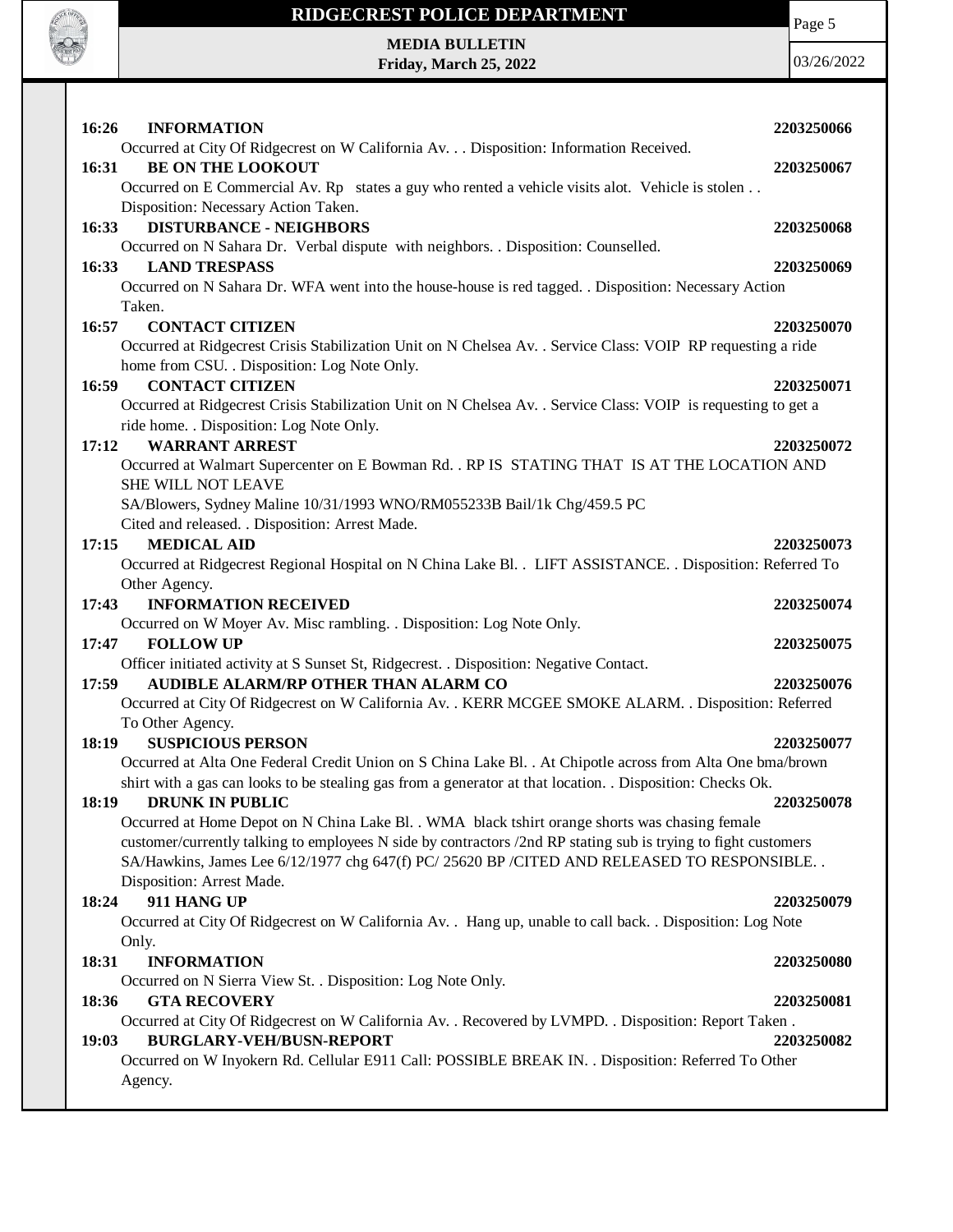

**MEDIA BULLETIN Friday, March 25, 2022** Page 6

| 19:04<br><b>HARASSMENT</b><br>Occurred at City Of Ridgecrest on W California Av. . In lobby stating family in Alabama is harassing him by                                                 | 2203250083 |
|-------------------------------------------------------------------------------------------------------------------------------------------------------------------------------------------|------------|
| phone. . Disposition: Information Provided.                                                                                                                                               |            |
| <b>DETAIL</b><br>19:05<br>Officer initiated activity at Burroughs High School, E French Av, Ridgecrest. . Disposition: Necessary Action                                                   | 2203250084 |
| Taken.                                                                                                                                                                                    |            |
| 19:22<br>DISTURBANCE - MOTORCYCLE OR ATV                                                                                                                                                  | 2203250085 |
| Occurred at Upjohn Park on E Upjohn Av. . 6 dirt bikes riding in area. . Disposition: Gone On Arrival.                                                                                    |            |
| 19:46<br><b>MEDICAL AID</b>                                                                                                                                                               | 2203250086 |
| Occurred on N Sunland St. Lift assist. . Disposition: Referred To Other Agency.<br><b>DISTURBANCE - MOTORCYCLE OR ATV</b><br>19:51                                                        |            |
| Occurred on S McCall St. . Disposition: Quiet On Arrival.                                                                                                                                 | 2203250087 |
| 19:52<br><b>THEFT</b>                                                                                                                                                                     | 2203250088 |
| Occurred at City Of Ridgecrest on W California Av. . RP stating male sub left with her personal property. .                                                                               |            |
| Disposition: Negative Contact.                                                                                                                                                            |            |
| 20:22<br><b>WELFARE CHECK</b>                                                                                                                                                             | 2203250089 |
| Occurred on N Palm Dr. Cellular E911 Call: RP stating there is a child screaming next door/he can be heard over<br>the extremely loud music. . Disposition: Checks Ok.                    |            |
| <b>TRAFFIC STOP</b><br>20:46                                                                                                                                                              | 2203250090 |
| Officer initiated activity at E Upjohn Av, Ridgecrest. (Hundred block.). Disposition: Warning (Cite/Verbal).                                                                              |            |
| <b>MALICIOUS MISCHIEF TO VEH</b><br>20:53                                                                                                                                                 | 2203250091 |
| Occurred at Larkspur Apartments on S Downs St. . Cellular E911 Call: RP stating son and ex husband are/have                                                                               |            |
| been tampering with her car. . Disposition: Unfounded.<br><b>MEDICAL AID</b>                                                                                                              |            |
| 20:55<br>Occurred on N Traci Ln. Cellular E911 Call: Report of choking child. . Disposition: Cancelled by RP.                                                                             | 2203250092 |
| <b>SUSPICIOUS VEHICLE</b><br>21:18                                                                                                                                                        | 2203250093 |
| Occurred at Ridgecrest Self Storage on N Inyo St. . RP stating white car NFD parked across from address/male                                                                              |            |
| sitting inside lights out/engine running/anon RP. . Disposition: Checks Ok.                                                                                                               |            |
| 21:31<br>911 WIRELESS CALL                                                                                                                                                                | 2203250094 |
| Occurred at City Of Ridgecrest on W California Av. . Cellular E911 Call: Open line rustling sounds/female<br>stating accidental dial on call back. . Disposition: Necessary Action Taken. |            |
| <b>LAND TRESPASS</b><br>21:44                                                                                                                                                             | 2203250095 |
| Occurred at Fastrip Food Store on S China Lake Bl. Disposition: Unable To Locate.                                                                                                         |            |
| 21:55<br><b>TRAFFIC STOP</b>                                                                                                                                                              | 2203250096 |
| Officer initiated activity at Walmart Supercenter, E Bowman Rd, Ridgecrest. . Disposition: Citation.                                                                                      |            |
| <b>DISTURBANCE - NOISE</b><br>22:22<br>Occurred on N Warner St. (Hundred block.) Loud red muscle car in area. . Disposition: Information Received.                                        | 2203250097 |
| 22:30<br><b>VEHICLE CHECK</b>                                                                                                                                                             | 2203250098 |
| Officer initiated activity at Leroy Jackson Park, E French Av, Ridgecrest. . Disposition: Checks Ok.                                                                                      |            |
| RESISTING/DELAYING/OBSTRUCTING OFFICER<br>22:41                                                                                                                                           | 2203250099 |
| Occurred at Ridgecrest Crisis Stabilization Unit on N Chelsea Av. . Cellular E911 Call: Patient refusing to leave                                                                         |            |
| after discharge                                                                                                                                                                           |            |
| SA/Neal, Allen 10/18/1998 chg 148(A)(1) PC/653(y) PC/booked CRF. . Disposition: Arrest Made.<br><b>SUSPICIOUS CIRCUMSTANCES</b><br>22:43                                                  | 2203250100 |
| Occurred at A-American Self Storage on N Norma St. . RP caught male climbing over fence into property/wma                                                                                 |            |
| blk shrt backpack/requ area check. . Disposition: Checks Ok.                                                                                                                              |            |
|                                                                                                                                                                                           |            |
|                                                                                                                                                                                           |            |